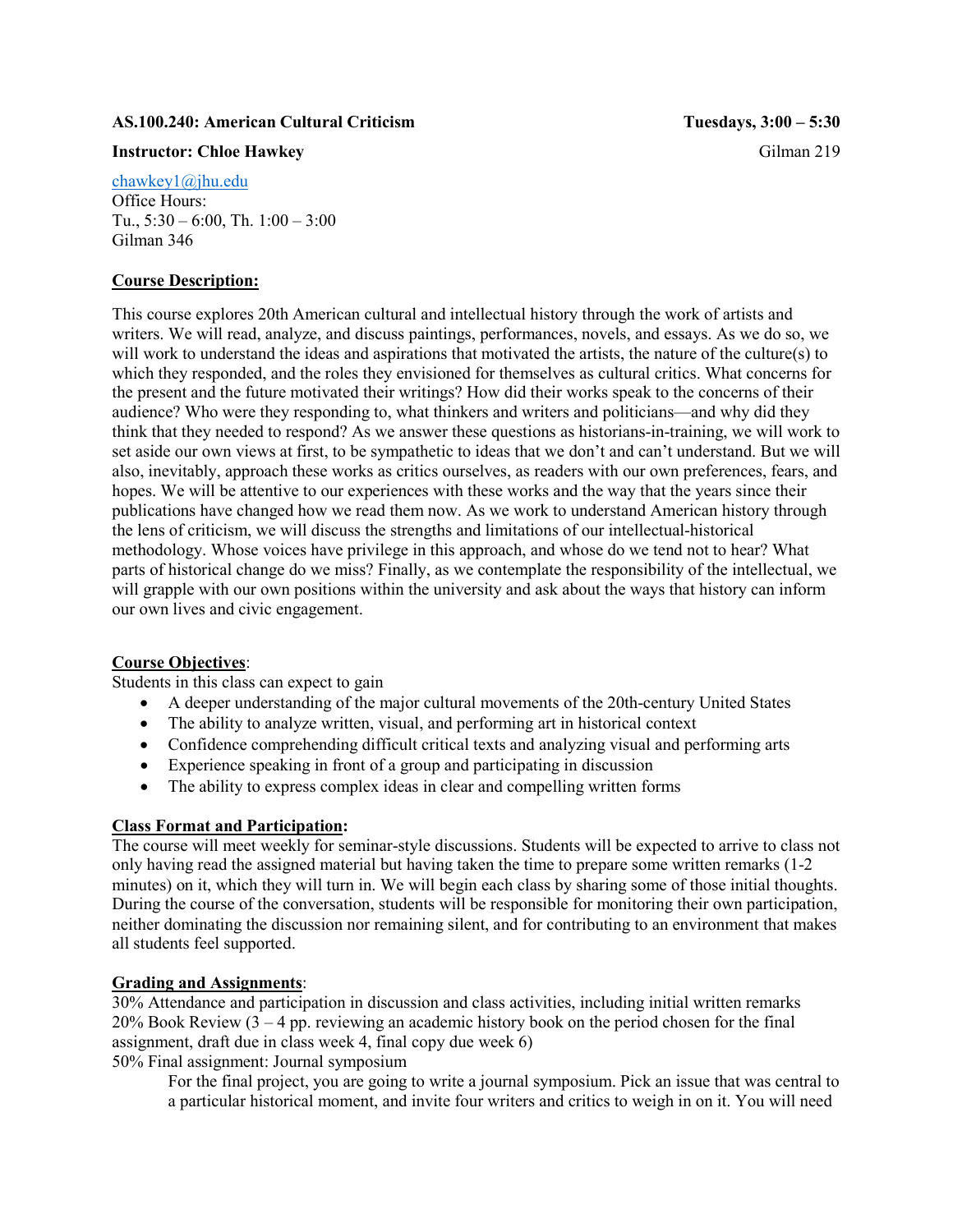to write an opening editorial statement, explaining to your readers why this is such an important issue in their own time, laying out the questions that you asked contributors to answer, and introducing the four contributors. Then, citing their own work, you will write four short essays by the contributors, responding to the editorial prompt. Make sure that your choice of contributors and your central issue are all historically appropriate (i.e. all the contributors need to have been alive and writing at the time of the symposium, you cannot you cannot refer to events or publications yet in the future, etc.). The opening editorial (including questions and contributor introductions) should be approximately 1,500 words, and each response essay should be 500 - 750 words. (Formatting: your assignment should be written in 12 pt., Times New Roman font, double-spaced, and cited with Chicago–style citations.)

- 10% Proposal (3pp, double spaced, including intended topic, list of contributors, and bibliography, due in class, week 8).
- 10% Questions  $(5 8$  questions, pre-circulated before class, week 11)
- 10% Editorial statement draft (due in class, week 12)
- 20% Final Project (due via email during our final exam period)

*Late Assignments: Please note that late papers will be penalized by one grade level (e.g. from a B+ to a B) for every day that they are late.*

*Absences: Absences may be made up by arranging a meeting with me to discuss the assigned materials and your thoughts on them.* 

### **Required Course Books**:

In addition to the essays below, which will be available via library e-reserves, students should acquire the following books:

Wallace Thurman, *Infants of the Spring* (1932) Richard Wright, *Native Son* (1940) Ishmael Reed, *Mumbo Jumbo* (1972) Toni Morrison, *Beloved* (1987)

All of these books, as well as the books from which excerpts are drawn, are available for free from the library. *Should you decide to purchase the books, I encourage you to buy from an independent used or new bookstore.*

### **House Rules:**

Students are expected to arrive on-time for class and to stay for the entire class meeting. You must wear a mask (N95, KN95, or surgical-plus-cloth) over your mouth and nose at all times. I will remind you to wear it properly once before asking you to leave class for the day. Please don't eat in class (drinks are okay)

# **Writing:**

Good writing is an essential skill for the successful communication of ideas, and it will be taken seriously in this course. Your grade on all assignments will depend on grammar, punctuation, syntax, style, and organization, in addition to argument and use of evidence. We will discuss basic elements of writing in class, but students should consult Strunk and White*, Elements of Style* and Christopher Lasch, *Plain Style* for additional guidance.

#### **Academic Integrity**:

The strength of the university depends on academic and personal integrity. In this course, you must be honest and truthful. Ethical violations include cheating on exams, plagiarism, reuse of assignments, improper use of the Internet and electronic devices, unauthorized collaboration, alteration of graded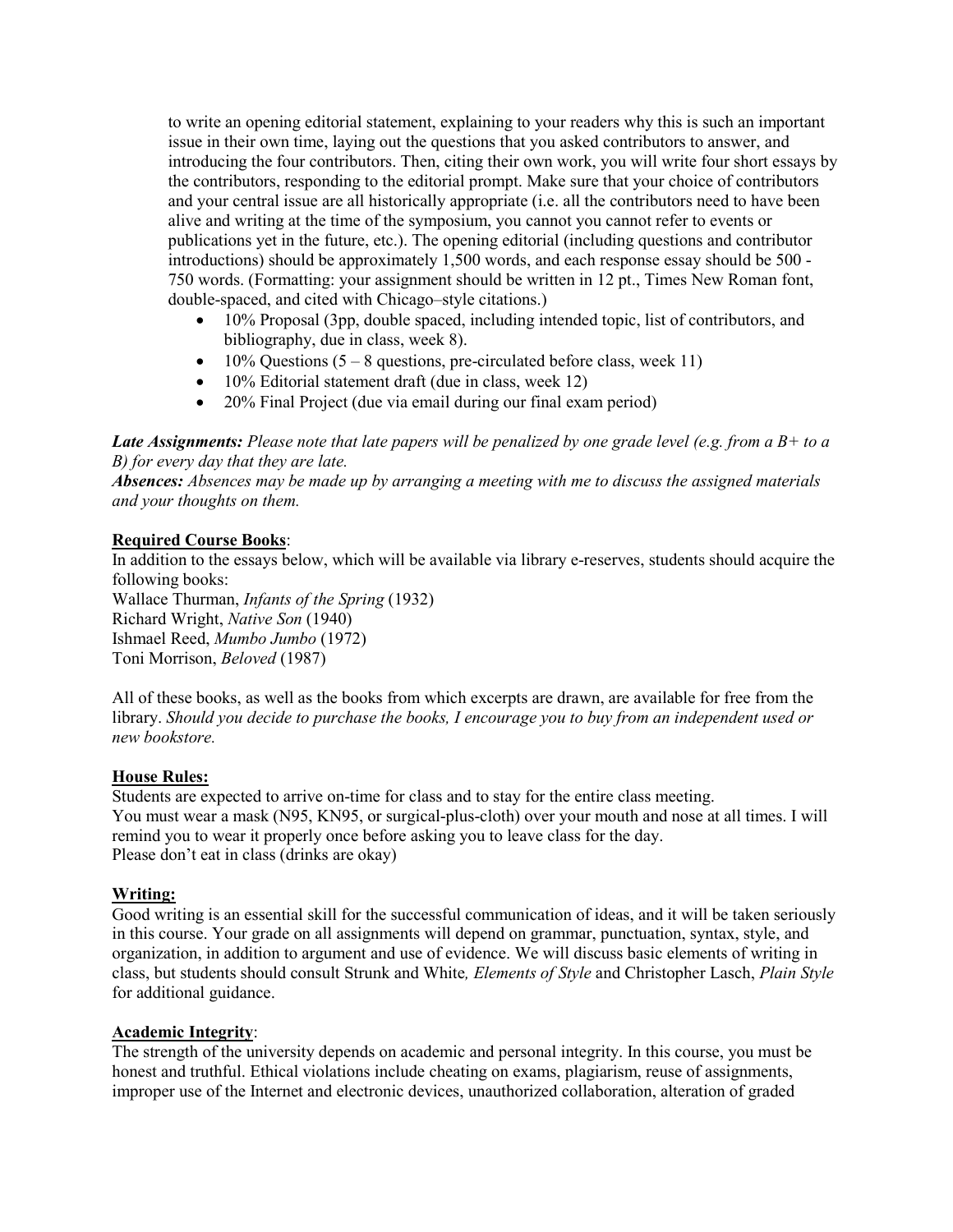assignments, forgery and falsification, lying, facilitating academic dishonesty, and unfair competition. University policy: https://studentaffairs.jhu.edu/student-life/student-conduct/academic-ethicsundergraduates.

# **Disabilities:**

Students needing accommodations for disabilities should register with the Office for Student Disability Services and alert the instructor to their needs as soon as possible. Student Disability Services: 103 Shaffer, (410) 516-4720, studentdisabilityservices@jhu.edu.

# **Mental Health:**

Elite universities can create environments of enormous pressure. The work can feel overwhelming and unrelenting. Please reach out for help if you need: I am always available to talk, as is the staff at our counseling center: https://studentaffairs.jhu.edu/counselingcenter/

### **Schedule of Assignments:**

Week 1, Jan. 25: What Is American Culture?

In class:

- WEB Du Bois, "Of Our Spiritual Strivings" and "The Sorrow Songs" from *Souls of Black Folk* (1903)
- Walt Whitman, "Democratic Vistas" (1871)

Week 2, Feb. 1: Antimodernism

Charlotte Perkins Gilman, "The Yellow Wallpaper" (1892) Henry Adams, "The Dynamo and the Virgin," from *The Education of Henry Adams* (1905 private; 1918 commercial)

Week 3, Feb. 8: New York Modern: Greenwich Village "Armory Show at 100" exhibit, available online at<http://armory.nyhistory.org/category/artworks/> Randolph Bourne, "Transnational America" (1916) Mabel Dodge, "Speculations, or Post-Impressionism in Prose" (1913)

Week 4, Feb. 15: New York Modern: Harlem Renaissance **Draft of book review due in class (hard copy if at all possible)**—*these will be returned by 2/21* Wallace Thurman, *Infants of the Spring* (1932) In class:

- Alain Locke, "The New Negro" (1925)
- Langston Hughes, "The Negro Artist and the Racial Mountain" (1926)

Week 5, Feb. 22: The New Criticism

John Crowe Ransom, "Reconstructed but Unregenerate" (1930), TBD excerpt from *The New Criticism* (1941)

F.O. Matthiessen, "New Standards in American Criticism" (1952)

Week 6, Mar. 1: The Depression and Proletarian Art **Final book review due in class (hard copy if at all possible)** Los Tres Grandes, short film:<https://www.youtube.com/watch?v=nsjxVSc9M08> James Agee, excerpt *Let Us Now Praise Famous Men* (1941) Meridel Le Sueur, "I Was Marching" In class: